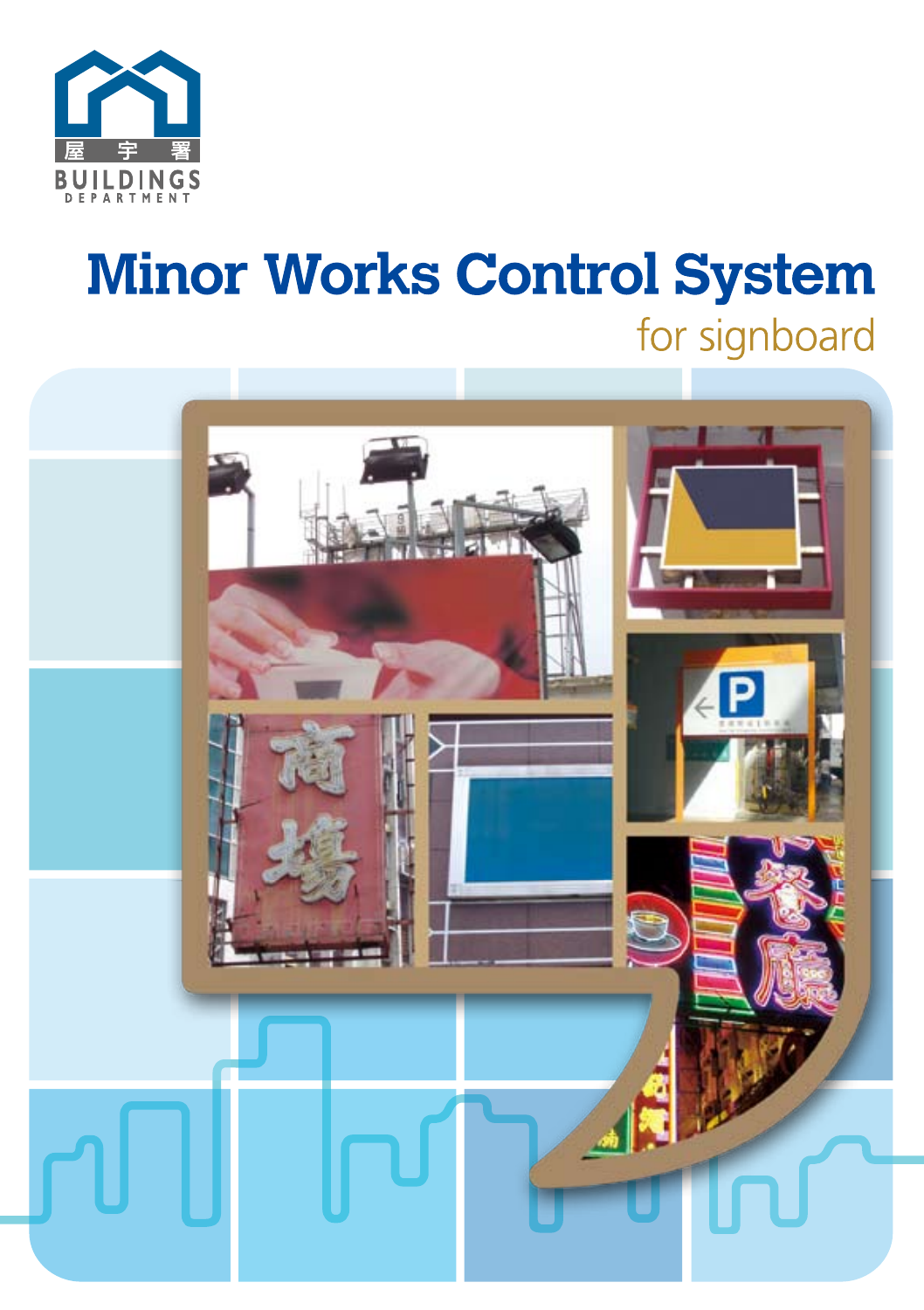1

# **The Minor Works Control System (MWCS) – for signboard**

The Minor Works Control System (MWCS) aims to facilitate building owner and occupants in carrying out small-scale building works safely in private buildings lawfully through simplified statutory procedures and thereby improve the quality of such building works and building safety in Hong Kong.

### Minor Works

A total of 118 items of building works have been included as minor works subject to the control under the MWCS. The size, location and respective criteria of each item of minor works are set out in the Building (Minor Works) Regulation [B(MW)R]. These minor works are classified into three classes according to their scale, complexity and risk to safety:

- Class I (total of 40 items) includes mainly those relatively more complicated minor works
- Class II (total of 40 items) comprises those of comparatively lower complexity and risk to safety
- Class III (total of 38 items) mainly includes common household minor works

Some of the minor works are associated with signboards. The related trade practitioners can carry out those minor works in accordance with the simplified requirement of the MWCS.

For detailed descriptions of the 118 items of minor works, please refer to the B(MW)R or visit the Buildings Department website at http://www.bd.gov.hk.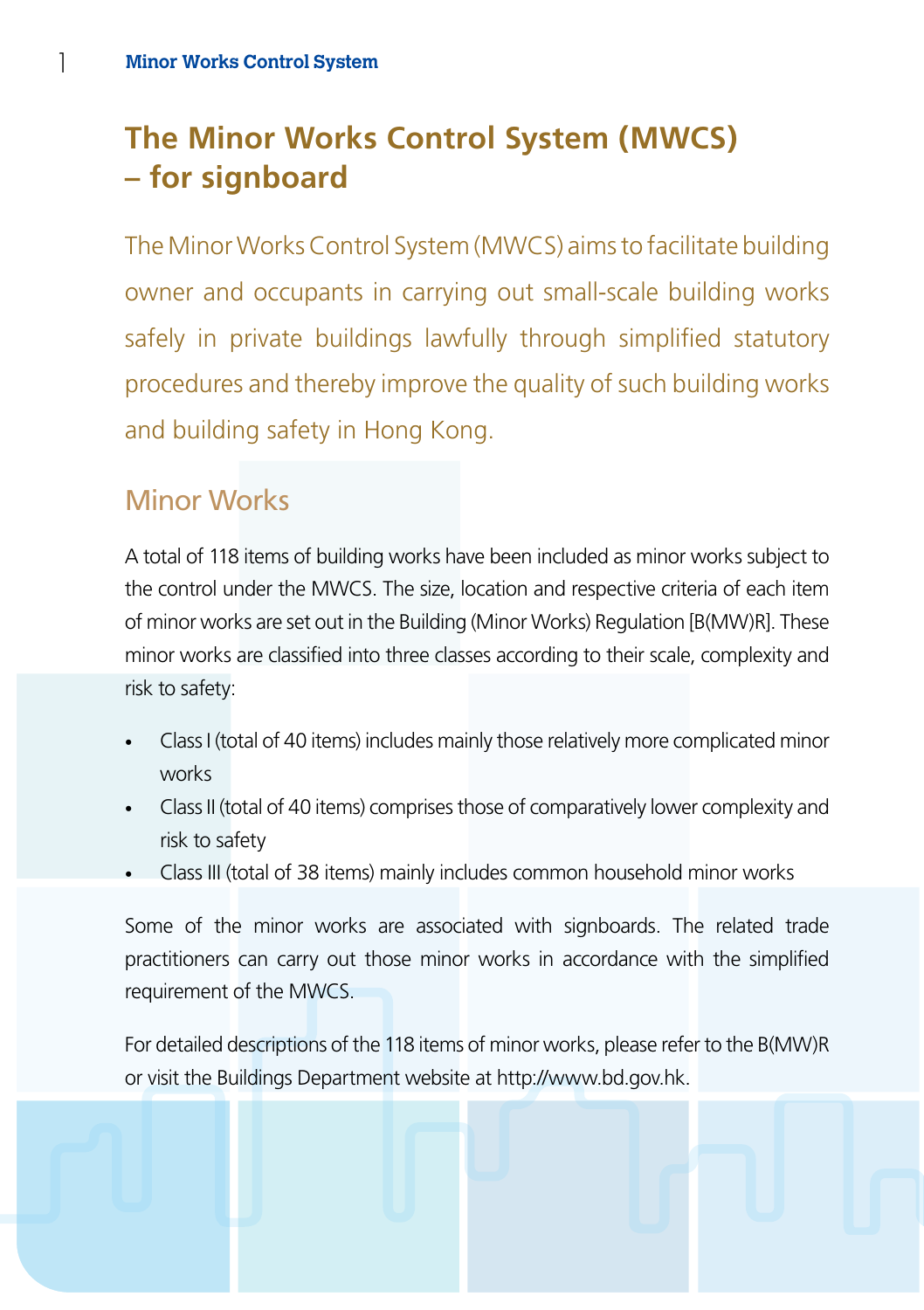# Signboard trade

|                                                                      |                                                                                                          | Item <sup>*</sup> |                           |                  |  |  |  |  |  |
|----------------------------------------------------------------------|----------------------------------------------------------------------------------------------------------|-------------------|---------------------------|------------------|--|--|--|--|--|
| <b>Minor Works</b>                                                   |                                                                                                          | <b>Class I</b>    | <b>Class II</b>           | <b>Class III</b> |  |  |  |  |  |
|                                                                      | projecting signboard                                                                                     | 1.20, 1.24        | 2.18, 2.23, 2.24          | 3.16, 3.18       |  |  |  |  |  |
| Erection/<br>alteration/<br>removal/<br>replacement of<br>signboards | wall signboard                                                                                           | 1.22, 1.24        | 2.19, 2.23, 2.26          | 3.17, 3.20       |  |  |  |  |  |
|                                                                      | signboard on the roof of a building                                                                      | 1.21, 1.24        | 2.23, 2.25                | 3.19             |  |  |  |  |  |
|                                                                      | signboard on or hung underneath the<br>soffit of a balcony or canopy<br>(other than a cantilevered slab) | 1.24              | 2.20, 2.23,<br>2.27       | 3.21             |  |  |  |  |  |
|                                                                      | outdoor signboard fixed on-grade                                                                         | 1.23, 1.24        | 2.21, 2.22,<br>2.23, 2.25 | 3.22             |  |  |  |  |  |

\* The numbers tabulated under "Item" denote the classes and item numbers of the minor works. For example, "1.20" denotes the item no. 20 under Class I minor works items in the B(MW)R.

Notes:

- Wall signboards at overhead of shopfront should have a minimum clearance of 2.5m from the ground; and should be structurally independent without supporting any roller shutter, air-conditioning unit or being used for storage.
- All signboard related minor works are required to display the minor works submission numbers on the erected signboards in accordance with Appendix D of Practice Notes for Registered Contractors 71 issued by the Buildings Department. For those Class III minor works which involve the erection of a signboard, the registered minor works contractor is advised to submit to the Building Authority (the Buildings Department) a duly completed standard form MW32 for issuance of a submission number to be displayed on the subject signboard.

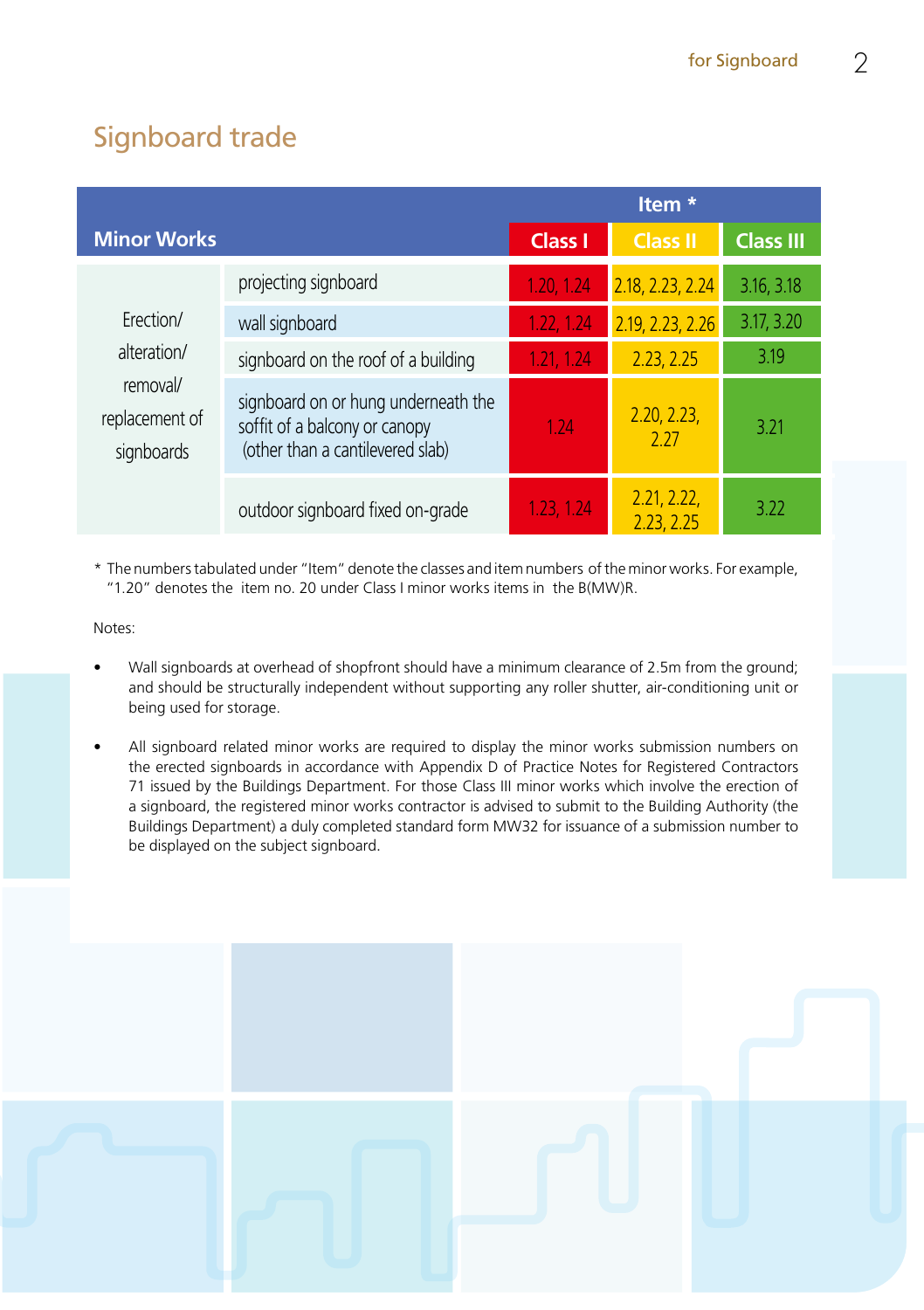

Projecting signboard



Wall signboard







For detailed descriptions and specifications of the minor works as mentioned above, please refer to the B(MW)R or visit the Buildings Department website at http://www.bd.gov.hk.



signboard on or hung underneath the soffit of a balcony or canopy (other than a cantilevered slab balcony/canopy) Outdoor signboard erected on-grade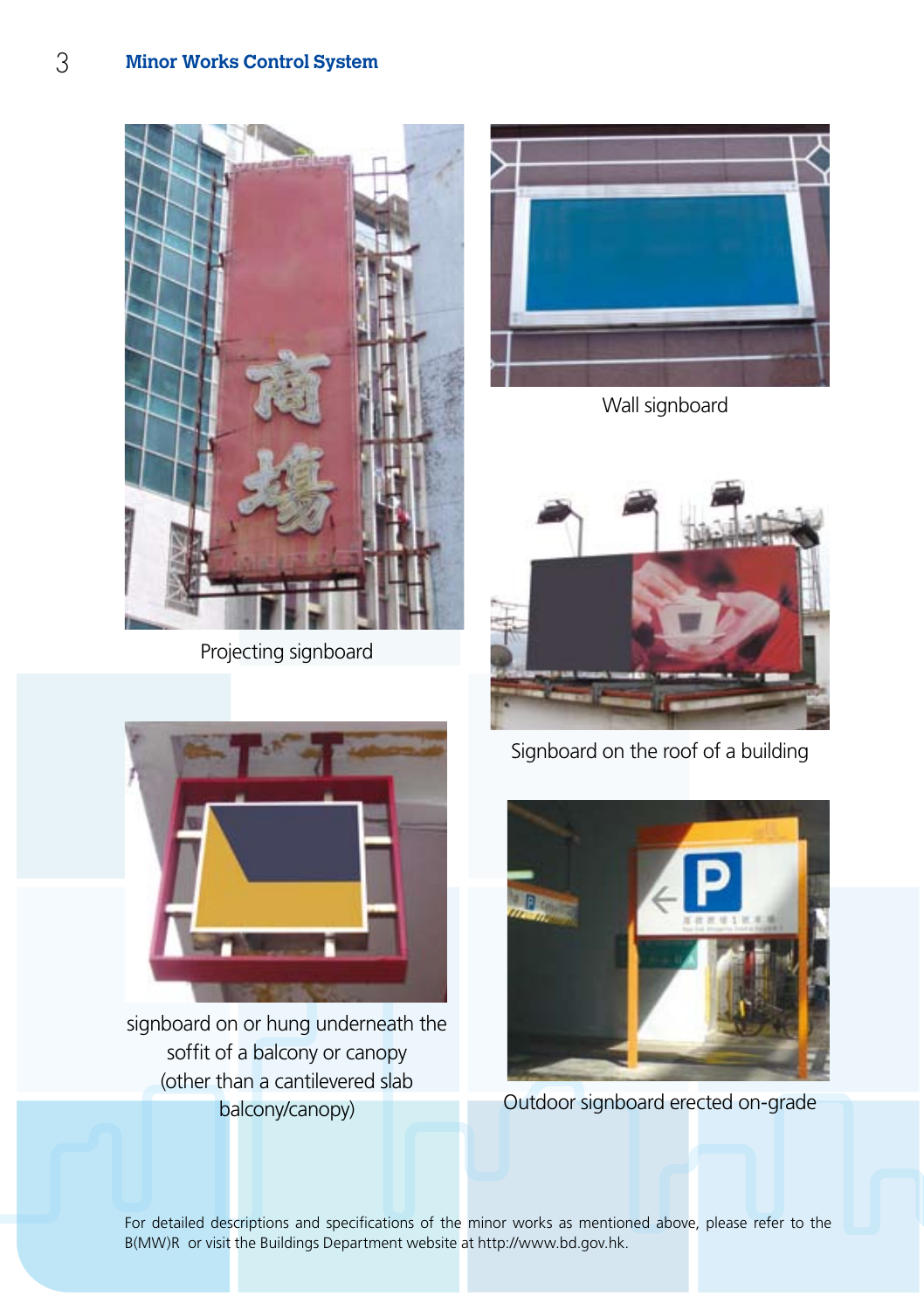# Exempted Building Works

Section 41(3) of the Buildings Ordinance provides that building works carried out inside a building are exempted works if they do not involve the structure of the building and not designated as minor works. For these exempted works, the Building Authority's (Buildings Department) prior approval of building plans and consent to commence work are not required. It is also not necessary to appoint prescribed building professionals and prescribed registered contractors to carry out such works. Common household renovation works, such as painting, internal plastering or wallpaper works and alteration of internal non-load bearing walls are exempted works under the Buildings Ordinance.

# Designated Exempted Works

Apart from the exempted works in general mentioned above, the MWCS also introduced 15 items of "designated exempted works", of which their complexity and risk to safety are lower than that of the minor works. In accordance with the provisions of the Buildings Ordinance, the "designated exempted works" may be commenced without prior approval of plans and consent for commencement of works from the Buildings Department, and without the need to appoint Authorized Persons and registered contractors for the carrying out of the works. The typical minor works item of "designated exempted works" related to signboards are:-

| <b>Works</b>    | Description of "Designated Exempted Works"                                                                                                        | <b>Item</b> |
|-----------------|---------------------------------------------------------------------------------------------------------------------------------------------------|-------------|
| Small signboard | Erection/alteration of signboard with projection not<br>more than 150 mm from the external wall and at a<br>height not more than 3 m above ground | 10          |
|                 | Removal of signboard with projection not more than<br>600 mm from the external wall and at a height<br>not more than 3 m above ground             |             |

For detailed descriptions of the "Designated Exempted Works", please refer to the B(MW)R or visit the Buildings Department website at http://www.bd.gov.hk.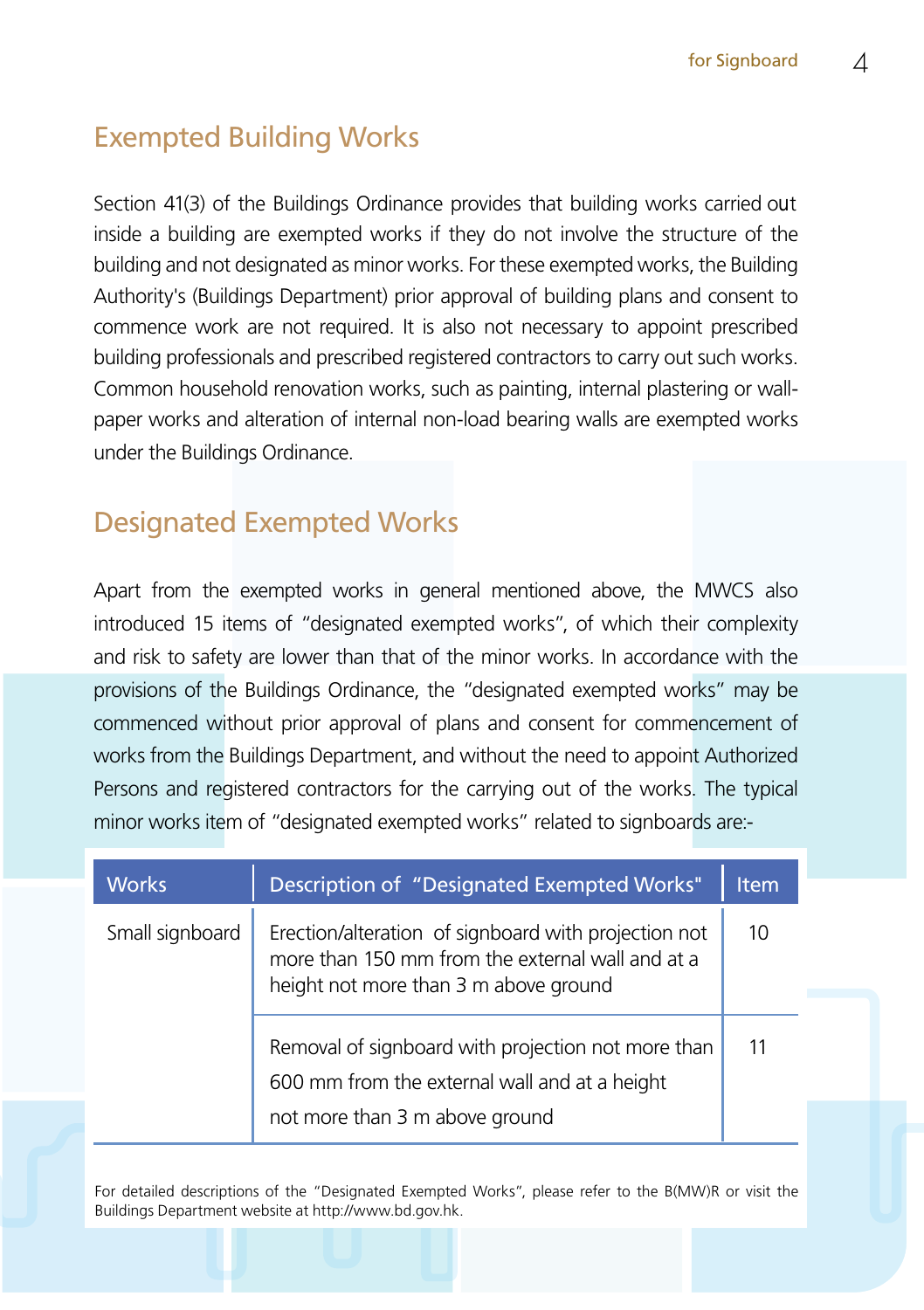# **Simplified Requirements**

Any person, who arranged the minor works to be carried out, is required to appoint prescribed building professionals/prescribed registered contractors to carry out the minor works. Below is the flow chart for the carrying out of Class I, Class II and Class III minor works:

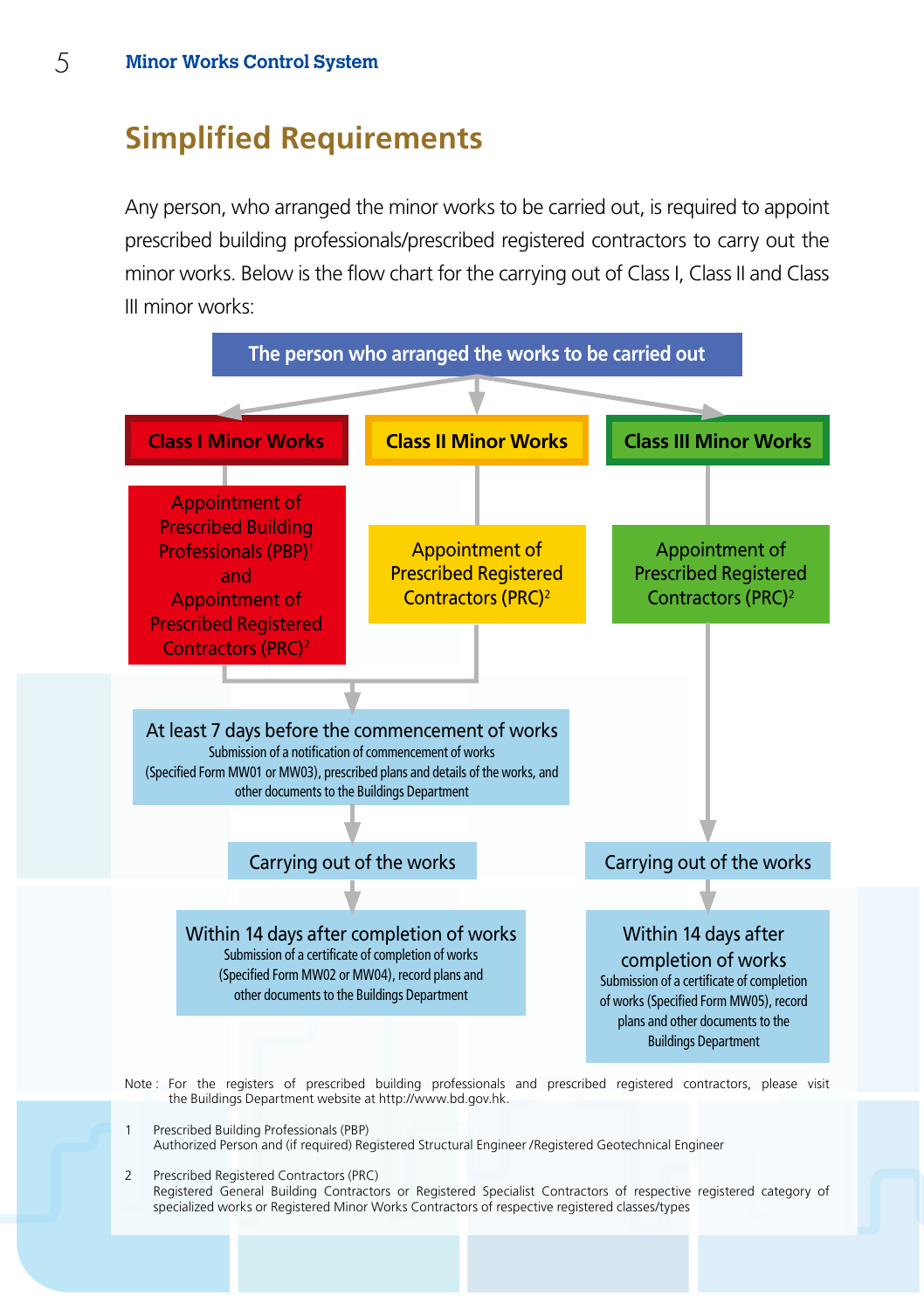# Addition of minor works items after the commencement of works

After the submission of notice of commencement of Class I or Class II minor works under the simplified requirements, if additional minor works items are required to be carried out during the construction period, the PBP or PRC should submit, at least 7 days before the commencement of those additional items, a notice of commencement of works (i.e. Specified Form MW11 or MW12) together with the prescribed plans and details of the works, and other documents to the Buildings Department. Within 14 days after completion of works, the PBP or PRC should submit a certificate of completion of works (i.e. Specified Form MW02 or MW04), record plans and other documents together with all other completed minor works items.

# Registration of Minor Works Contractors

Contractor companies may register as Registered Minor Works Contractors (Company) [RMWC(Co)]

RMWC(Co) may register by virtue of their working experience, qualifications and competence in each class in one or more of the following types of minor works (A to G):-

- Type A (Alteration and Addition Works) Type E ( Works relating to
- Type B ( Repair Works ) Type B ( Repair Works )
- Type C (Works relating to Signboards) Type F (Finishes Works)
- 
- 
- Type D (Drainage Works) Type G (Demolition Works)

Individual practitioners may register as Registered Minor Works Contractors (Individual) [RMWC(Ind)] of the respective Class III minor works items (item no. 3.1 to 3.38) by virtue of their qualifications and experience.

In selecting a RMWC(Co) to carry out minor works related to signboard trade, one can refer to the following Table of Types of Minor Works and on the basis of the categories, class and item no. of the minor works to appoint those RMWC(Co) registered for the respective type.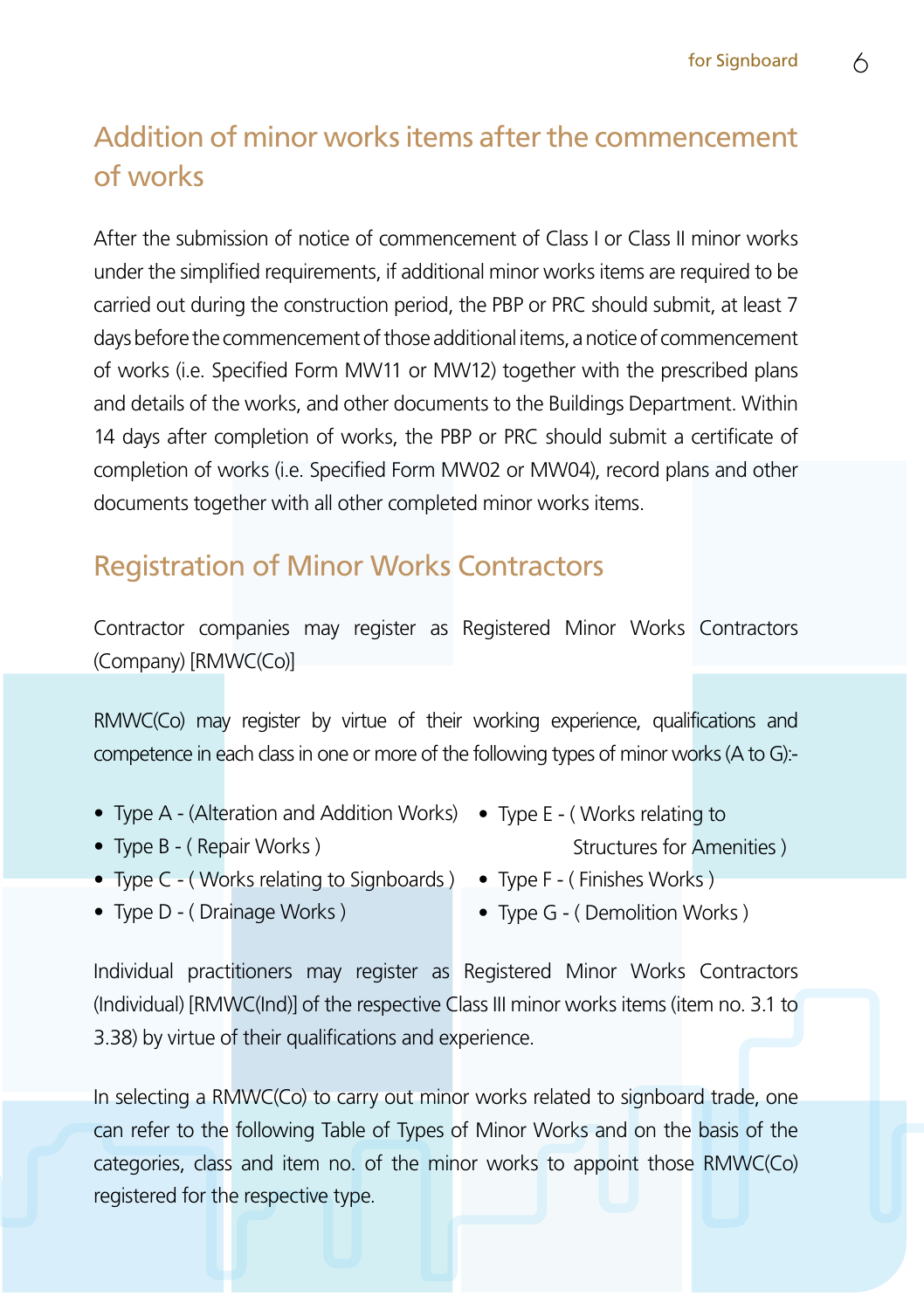# Table of Types of Minor Works related to signboard trade

|             | <b>Class I</b> |   |           |   |   |   |           |          |                | <b>Class II</b> |           |           |   |   | <b>Class III</b> |          |   |   |           |   |   |   |           |
|-------------|----------------|---|-----------|---|---|---|-----------|----------|----------------|-----------------|-----------|-----------|---|---|------------------|----------|---|---|-----------|---|---|---|-----------|
| <b>Type</b> |                |   |           |   |   |   |           |          | <b>Type</b>    |                 |           |           |   |   | Type             |          |   |   |           |   |   |   |           |
| Item no.    | A              | B | Ċ         | D | E | F | Ġ         | Item no. | $\overline{A}$ | B               | Ċ         | D         | E | F | Ġ                | Item no. | A | B | Ċ         | D | E | F | Ġ         |
|             |                |   |           |   |   |   |           |          |                |                 |           | Signboard |   |   |                  |          |   |   |           |   |   |   |           |
| 1.20        |                |   | $\bullet$ |   |   |   |           | 2.18     |                |                 | $\bullet$ |           |   |   |                  | 3.16     |   |   | $\bullet$ |   |   |   |           |
| 1.21        |                |   | $\bullet$ |   |   |   |           | 2.19     |                |                 | $\bullet$ |           |   |   |                  | 3.17     |   |   | ٠         |   |   |   |           |
| 1.22        |                |   | $\bullet$ |   |   |   |           | 2.20     |                |                 | $\bullet$ |           |   |   |                  | 3.18     |   |   | $\bullet$ |   |   |   | $\bullet$ |
| 1.23        |                |   | $\bullet$ |   |   |   |           | 2.21     |                |                 | $\bullet$ |           |   |   |                  | 3.19     |   |   | $\bullet$ |   |   |   | $\bullet$ |
| 1.24        |                |   | $\bullet$ |   |   |   | $\bullet$ | 2.22     |                |                 | $\bullet$ |           |   |   |                  | 3.20     |   |   | $\bullet$ |   |   |   | $\bullet$ |
|             |                |   |           |   |   |   |           | 2.23     |                |                 | $\bullet$ |           |   |   |                  | 3.21     |   |   | $\bullet$ |   |   |   | ۰         |
|             |                |   |           |   |   |   |           | 2.24     |                |                 | $\bullet$ |           |   |   | $\bullet$        | 3.22     |   |   | $\bullet$ |   |   |   | ۰         |
|             |                |   |           |   |   |   |           | 2.25     |                |                 | $\bullet$ |           |   |   | $\bullet$        |          |   |   |           |   |   |   |           |
|             |                |   |           |   |   |   |           | 2.26     |                |                 | $\bullet$ |           |   |   | $\bullet$        |          |   |   |           |   |   |   |           |
|             |                |   |           |   |   |   |           | 2.27     |                |                 | $\bullet$ |           |   |   | $\bullet$        |          |   |   |           |   |   |   |           |

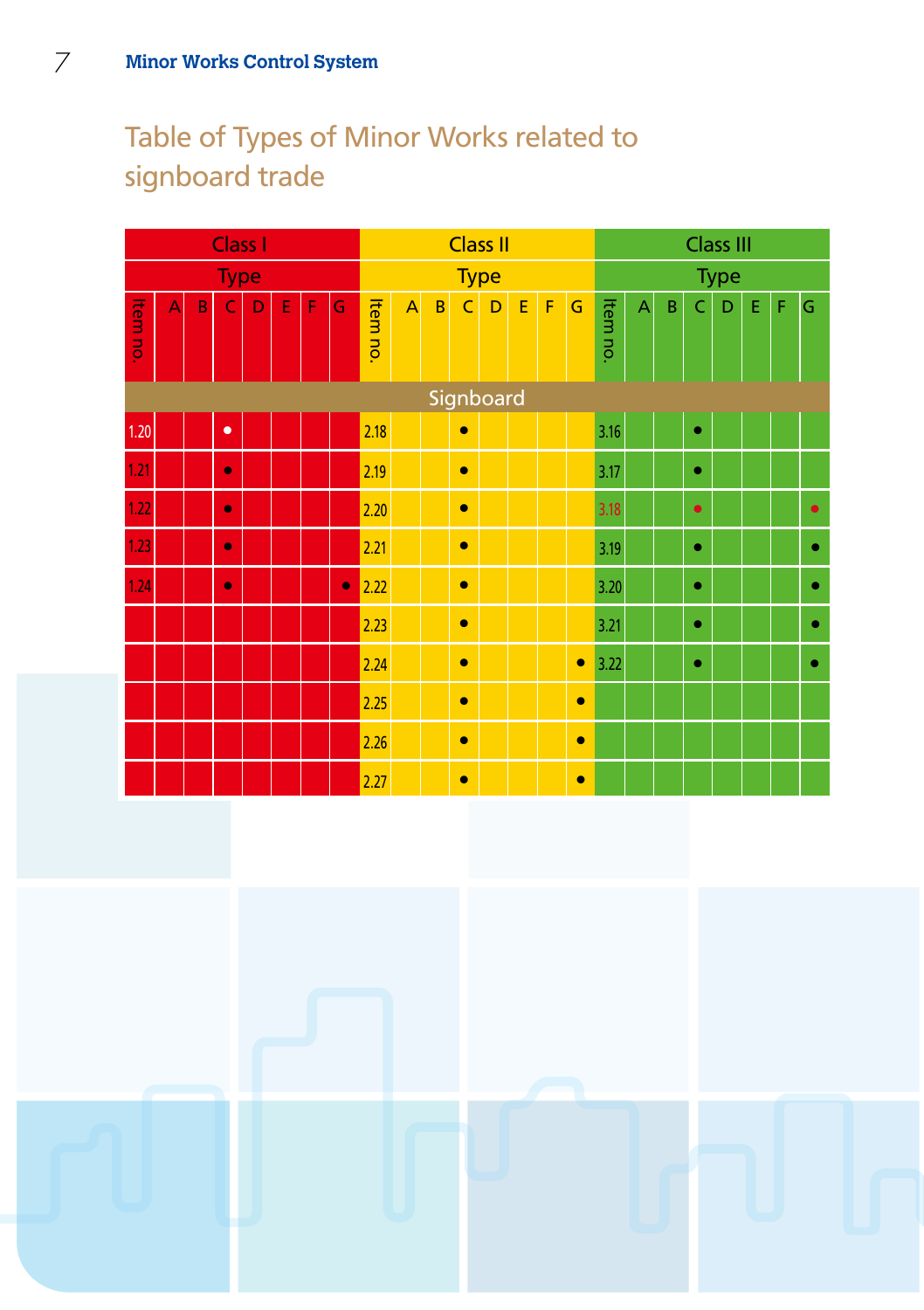# Case 1

"Erection of a 500mm thick projecting signboard (does not consist of stone) which projects 4m from the external wall to which it is fixed and the display area is 15m<sup>2</sup>" is covered in minor works item 1.20. The signboard practioners or their appointed agent can choose to appoint the following persons in carrying the works:-

- 1. Prescribed Building Professionals; and
- 2. Registered General Building Contractor; or
- 3. RMWC(Co) with registration in Class I minor works Type C.

# Case 2

"Removal of a 2m<sup>2</sup> projecting signboard which projects 2m from the external wall to which it fixed and 5m above ground" is covered in minor works item 3.18. The signboard practioners or their appointed agent can choose to appoint the following persons in carrying the works:

- 1. Registered General Building Contractor; or
- 2. Registered Specialist Contractor (Demolition Works); or
- 3. RMWC(Co) with registration in Class III minor works Type C or G; or
- 4. RMWC(Ind) with registration in minor works item 3.18.

For consideration of appointment of RMWC(Co) in carrying out the Class I, II and III minor works related to signboard trade, reference for selection by virtue of their class and type of minor works for which they have been registered can be made to the RMWC(Co) Registers of the Buildings Department website at http://www.bd.gov. hk. The following is a typical example of the register displayed on the Buildings Department website: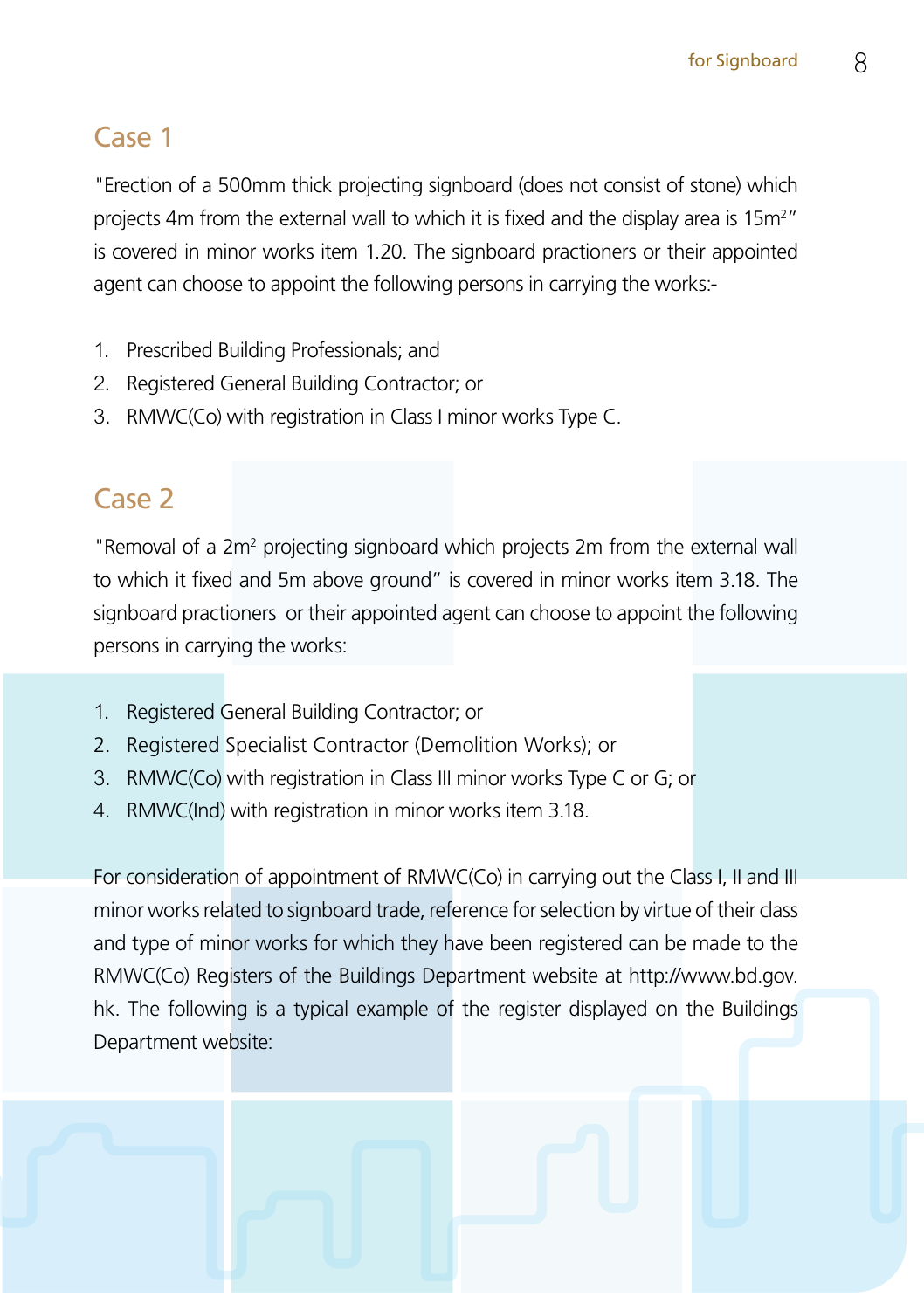| <b>Registered Minor Works Contractors (Company)</b> |                           |         |                                                                               |                                       |                        |                |                                                                        |  |  |  |
|-----------------------------------------------------|---------------------------|---------|-------------------------------------------------------------------------------|---------------------------------------|------------------------|----------------|------------------------------------------------------------------------|--|--|--|
| Company<br>Name                                     | Class                     | Type    | Name of Authorized Signatory<br>with Registered Class/<br>Type of Minor Works |                                       | Registration<br>Number | Expiry<br>Date | Telephone<br>Number<br>(Provided by<br>the contractors<br>voluntarily) |  |  |  |
|                                                     |                           | A, B, C | CHAN TAI-MAN                                                                  | Class: I, II, III                     |                        | 31/12/2013     |                                                                        |  |  |  |
| <b>XYZ</b>                                          | I, II, III                |         |                                                                               | Type: $A$ , $B$ , $C$                 | MWC.                   |                |                                                                        |  |  |  |
| <b>COMPANY</b>                                      | $\parallel$ , $\parallel$ | D, F, G |                                                                               | Class: II, III                        | 12/2010                |                | 2625 1234                                                              |  |  |  |
|                                                     |                           |         |                                                                               | <b>CHAN SI-MAN</b><br>Type: $D, F, G$ |                        |                |                                                                        |  |  |  |

For consideration of appointment of RMWC(Ind) in carrying out the Class III minor works related to signboard trade, reference for selection by virtue of their items of minor works for which they have been registered can be made to RMWC(Ind) Registers of the Buildings Department website at http://www.bd.gov.hk. The following is a typical example of the register displayed on the Buildings Department website:

| <b>Registered Minor Works Contractors (Individual)</b> |                                       |                            |                    |                                                                                |  |  |  |  |  |  |
|--------------------------------------------------------|---------------------------------------|----------------------------|--------------------|--------------------------------------------------------------------------------|--|--|--|--|--|--|
| Contractor Name                                        | Items of Class III Minor Works        | <b>Registration Number</b> | <b>Expiry Date</b> | Phone Number<br>(Information<br>provided by<br>the contractors<br>voluntarily) |  |  |  |  |  |  |
| SHING KIN-SHAN                                         | 3.16, 3.17, 3.18,<br>3.19, 3.20, 3.21 | MWC(W) 123/2010            | 31/12/2013         |                                                                                |  |  |  |  |  |  |
| CHEUNG SIU-MING                                        | 3.16, 3.17, 3.18,<br>3.19, 3.20, 3.21 | MWC(W) 345/2010            | 31/12/2013         | 9012 3456                                                                      |  |  |  |  |  |  |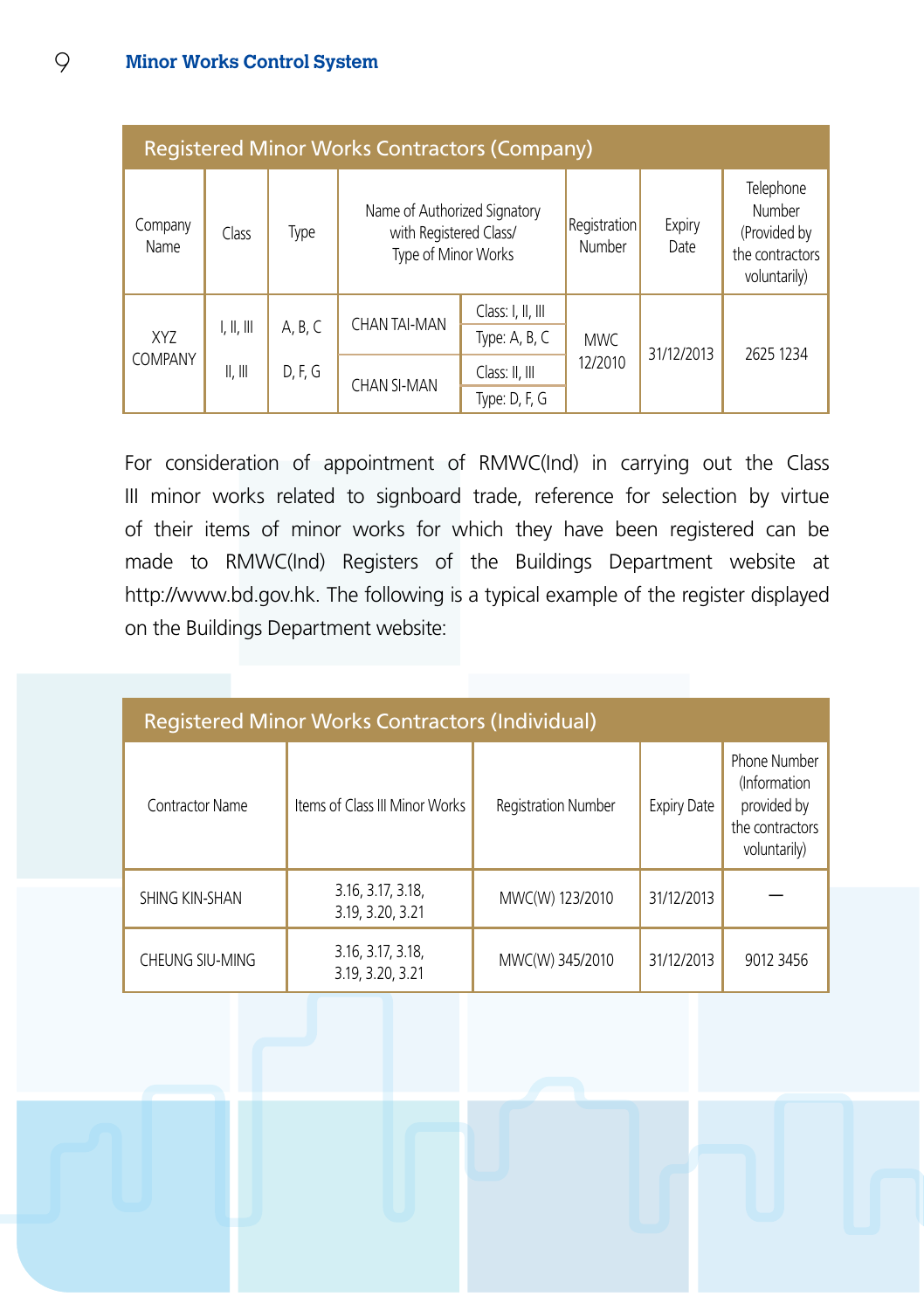# Submission of documents under the Simplified **Requirements**

Under the simplified requirements, the PBP or PRC shall comply generally with the Buildings Ordinance and its subsidiary regulations, prepare and timely submit the required documents to the Buildings Department. The documents mainly include the following:

#### **1. Form:**

Specified forms for notice of commencement of works (seven days prior to commencement of works) and certificate of completion of works (within 14 days after the completion of works).

#### **2. Plan:**

#### (a) Class I or Class II minor works

The plans and details prescribed in regulation 8 of the Building (Administration) Regulations (Cap 123 sub. Leg. A).

#### (b) Class III minor works

The plans or description of works showing the works as completed.

#### **3. Photograph**

Photographs showing the physical condition of the premises immediately before the commencement and after the completion of the works.

#### **4. Supervision plan**

A supervision plan in accordance with the technical memorandum for site supervision plans (only required for some Class I minor works).

Please refer to the Practice Notes for Registered Contractors 71 issued by the Buildings Department for the requirements and guidelines on submission of the above documents.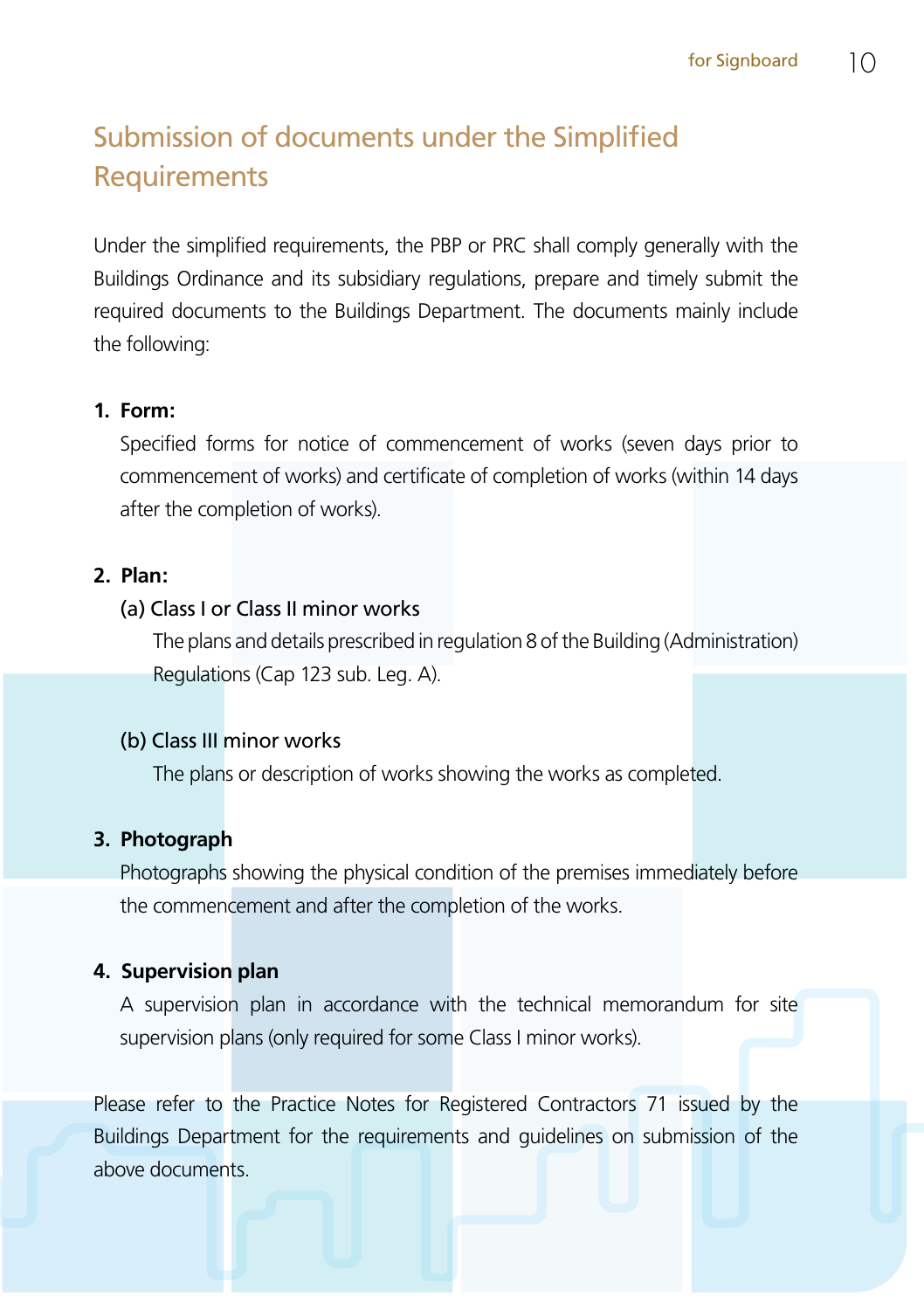### Building Records

The carrying out of minor works in existing buildings may involve alteration and addition works. The PBP or PRC should base on the information from the inspection of the actual condition of the related building and the available existing building records to prepare the plans for minor works. The building records for existing building may be inspected at the Building Information Centre of the Buildings Department located at 2/F, Buildings Department Headquarters, North Tower, West Kowloon Government Offices, 11 Hoi Ting Road, Yau Ma Tei, Kowloon, or via the "Building Records Access and Viewing On-line" (BRAVO) system in the Buildings Department website https://bravo.bd.gov.hk upon application and obtain copies of the building records after payment of the prescribed fee.

### Legal obligation of the person who arranged the works to be carried out

The person, whether the building owner/occupant themselves or their agent, who arranged the works to be carried out is required by the Buildings Ordinance to appoint prescribed building professionals and/or prescribed registered contractors to carry out the works. If the person who arranged the works to be carried out has knowingly failed to appoint the required personnel, that person may be liable to prosecution.

### Legal obligation of Prescribed Building Professionals and Prescribed Registered Contractors

The prescribed building professionals and prescribed registered contractors appointed to carry out the minor works should comply with the provisions of the Buildings Ordinance and other enactments. The prescribed registered contractor should only carry out the classes and types or items of minor works for which they have been registered. If they contravene these requirements, they may be subject to disciplinary action or prosecution.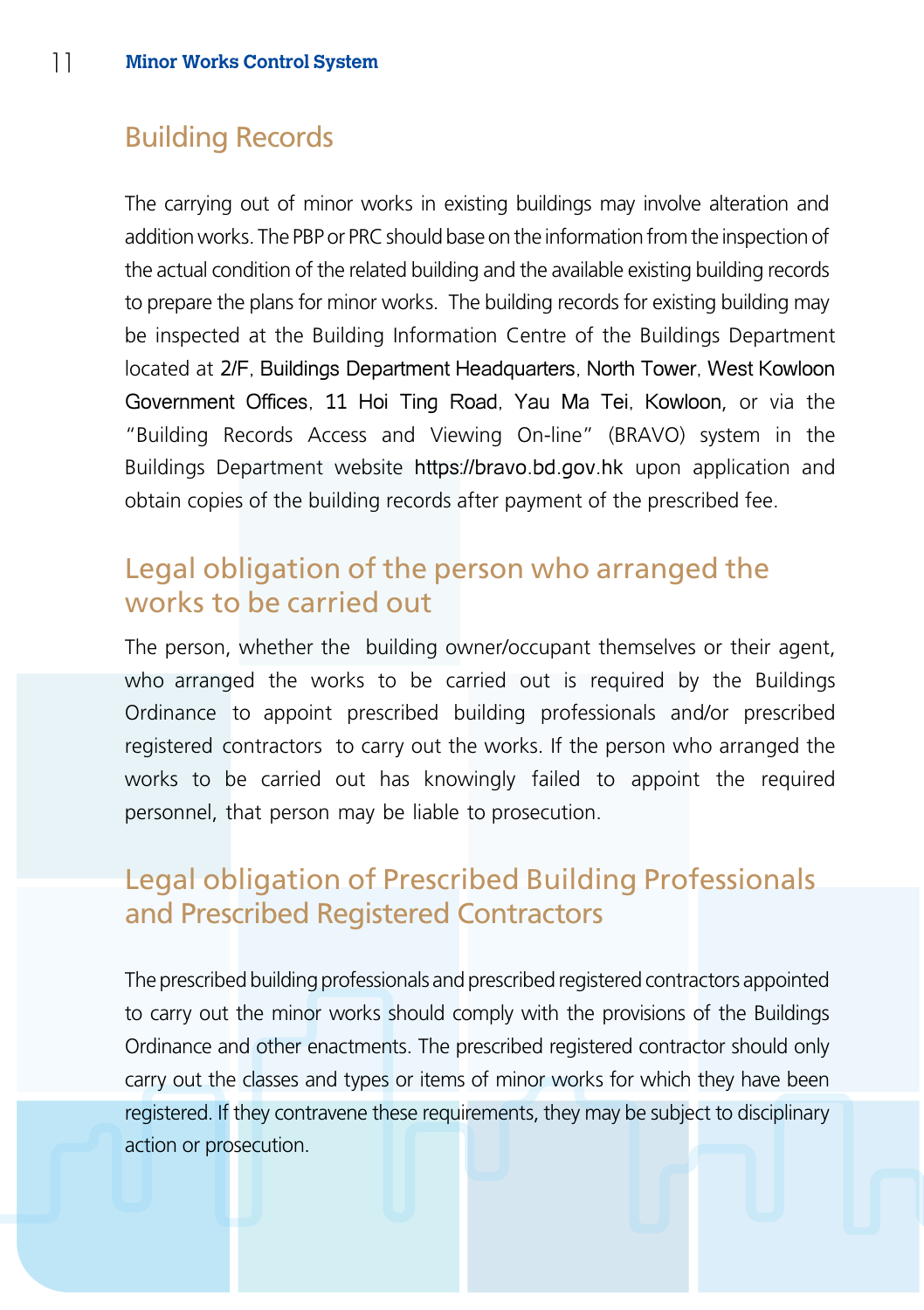#### Insurance

To safeguard the interests of the building owner/occupant or their appointed agent, the person who arranged the works to be carried out should ensure that the appointed contractor have procured all necessary insurance prior to commencement of the works in order to minimize the risk against any possible claim incurred from the carrying out of minor works.

# The carrying out of minor works at common parts of building

For minor works carried out in the common parts of a building (such as external wall of a building), the person who arranged the works to be carried out and his appointed person (including the PBP/PRC), should seek consent from all co-owners of the building/incorporated owners and the management company and to observe all duties as stipulated in the deed of mutual covenant.

# Construction Wastes

Prescribed registered contractor shall take appropriate measures to ensure construction wastes are disposed of properly.

# 'Pay for Safety Scheme'

The 'Pay for Safety Scheme' was first introduced by the Government with an aim to ensure the contractors, with the employer's support, to maintain a high standard of work safety and to prevent site safety from being compromised due to competitive tendering. Under the scheme, contractors are required to include in the tender the necessary safety-related items which will be paid for by the employer if the contractors have carried them out satisfactorily. Failure in doing so will result in no payment. By means of this Scheme the Government aims to promote and encourage the practice of construction safety in private projects such that safety standard in construction sites would be enhanced.